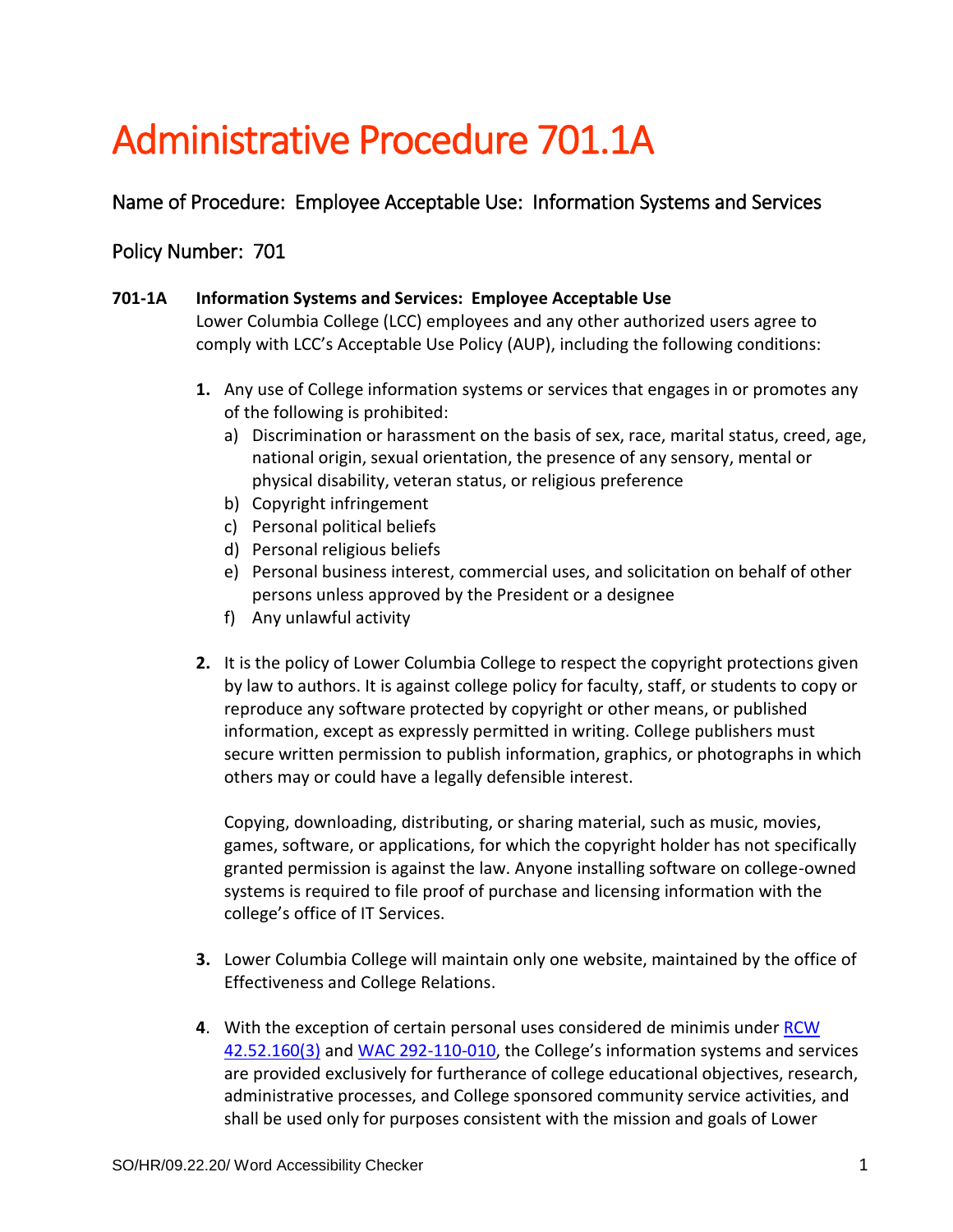Columbia College. Personal use of email and the Internet are specifically included in the de minimis exemption only when such use complies with governing law and college policy. Internet-based entertainment applications (games, music, video, or other) are not appropriate uses of college systems.

Personal use of college systems is allowed if the following conditions are met:

- a) There is little or no cost to the state;
- b) Any use is brief;
- c) Any use occurs infrequently
- d) The use does not interfere with the performance of official duties;
- e) The use does not compromise the security or integrity of state property, information systems, or software;
- f) The use is not for the purpose of conducting an outside business, in furtherance of private employment, or to realize a private financial gain; and
- g) The use is not for supporting, promoting the interest of, or soliciting for an outside organization or group.
- **5.** College computing resources may not be used to send, receive, or display information including text, images, or voice that:
	- a) Is sexually explicit, or that a reasonable person under the circumstances would consider obscene, abusive, offensive, or objectionable. "Sexually explicit material" is defined in [RCW 9.68.130.](http://apps.leg.wa.gov/RCW/default.aspx?cite=9.68.130) Authorized study and academic research are permissible;
	- b) Harasses others with annoying, threatening, libelous or sexually, racially or religiously offensive messages; or
	- c) Consists of information which may injure someone else and/or lead to a lawsuit or criminal charges.
- **6.** All College information systems and services are the exclusive property of the College. Use of the College's information systems and services is a privilege, not a right, and is provided only to college employees, contractors, or other authorized persons for uses consistent with the mission and goals of the college. The College retains the right to determine when, how, for what purpose, and by whom such information systems and services may be used, and retains the right to deny access or use of such systems and services. In addition:
	- a) In publications on the College's information systems and services and elsewhere, employees may not use the College's logo or other College-owned materials unless specifically authorized to do so by Administrative policy, the College President, or designee.
	- b) All materials stored or published on the College's information systems or services may be monitored, reviewed and/or removed by the President or a designee to prevent misuse of the system; during investigations of alleged illegal or inappropriate activity; and when necessary to conduct college business.
	- c) Employees shall follow the Lower Columbia College [Brand and Style Guide](https://lcc.ctc.edu/info/webresources/Institutional-Research/LCC_Brand_Style_Guide.pdf) for all publications.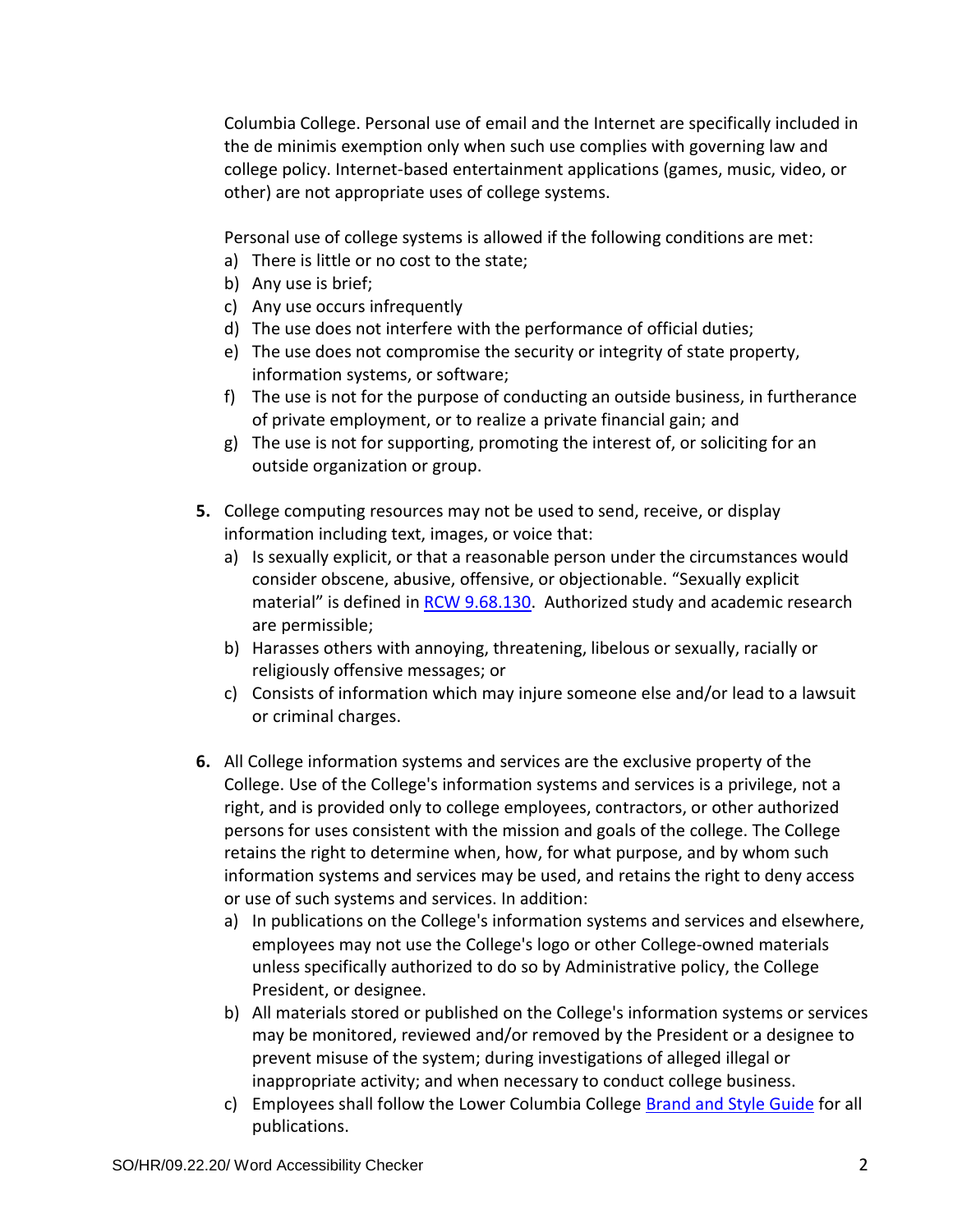- **7.** College employees are responsible for protecting the confidentiality, integrity, availability, and security of college data and information.
	- a) Email messages that are deleted or moved to the trash are subject to automatic deletion after 30 days without possibility of retrieval.
	- b) Cloud or Internet Services Employees should not use consumer or personal storage services (Box.net, DropBox, Google Drive, YouSendIt, etc.) to store or share LCC data. These services are intended for individual consumers and data security measures may be downgraded to promote ease-of-use.
	- c) Google G Suite LCC has two Google educational domains for storing and sharing data and information:
		- i. lowercolumbia.edu This domain is for use by faculty and staff. It is FERPAcompliant and should be used for storing and sharing any official college documents, materials, or resources.
		- ii. my.lowercolumbia.edu This domain is for use by students. It is not FERPAcompliant and any documents, materials, or resources stored or shared here are considered temporary and disposable.
- **8.** College information systems and services may not be used to share private student information in violation of the Federal Educational Rights & Privacy Act [\(FERPA\)](https://www2.ed.gov/policy/gen/guid/fpco/ferpa/).
- **9.** College employees must take reasonable precautions to keep laptops, mobile devices and portable storage devices secure to prevent the theft of data.
- **10.** Email messages, electronic files, Internet activities, and other network activities may be deemed public records under Washington's Public Disclosure Act (RCW [42.17A.001\)](http://apps.leg.wa.gov/rcw/default.aspx?cite=42.17A.001) and could, therefore, be disclosed upon request.
- **11.** College email distribution lists are to be used for college business only. Distribution lists are not to be used to deliver personal messages including items for sale, photographs, stories, jokes, or opinions.
- **12.** College employees will be assigned accounts to access college resources, services and systems. College employees must use their assigned account. College employees must not:
	- a) Share their account information with anyone,
	- b) Let another person use their account,
	- c) Attempt to use another account, or
	- d) Use an account that has not been assigned to them.

College employees must report any suspicious activity involving their account to the office of IT Services as soon as it is discovered.

**13.** Email messages are subject to public records requests. Employees should have no expectation of privacy regarding the use of email. Employees should not use college